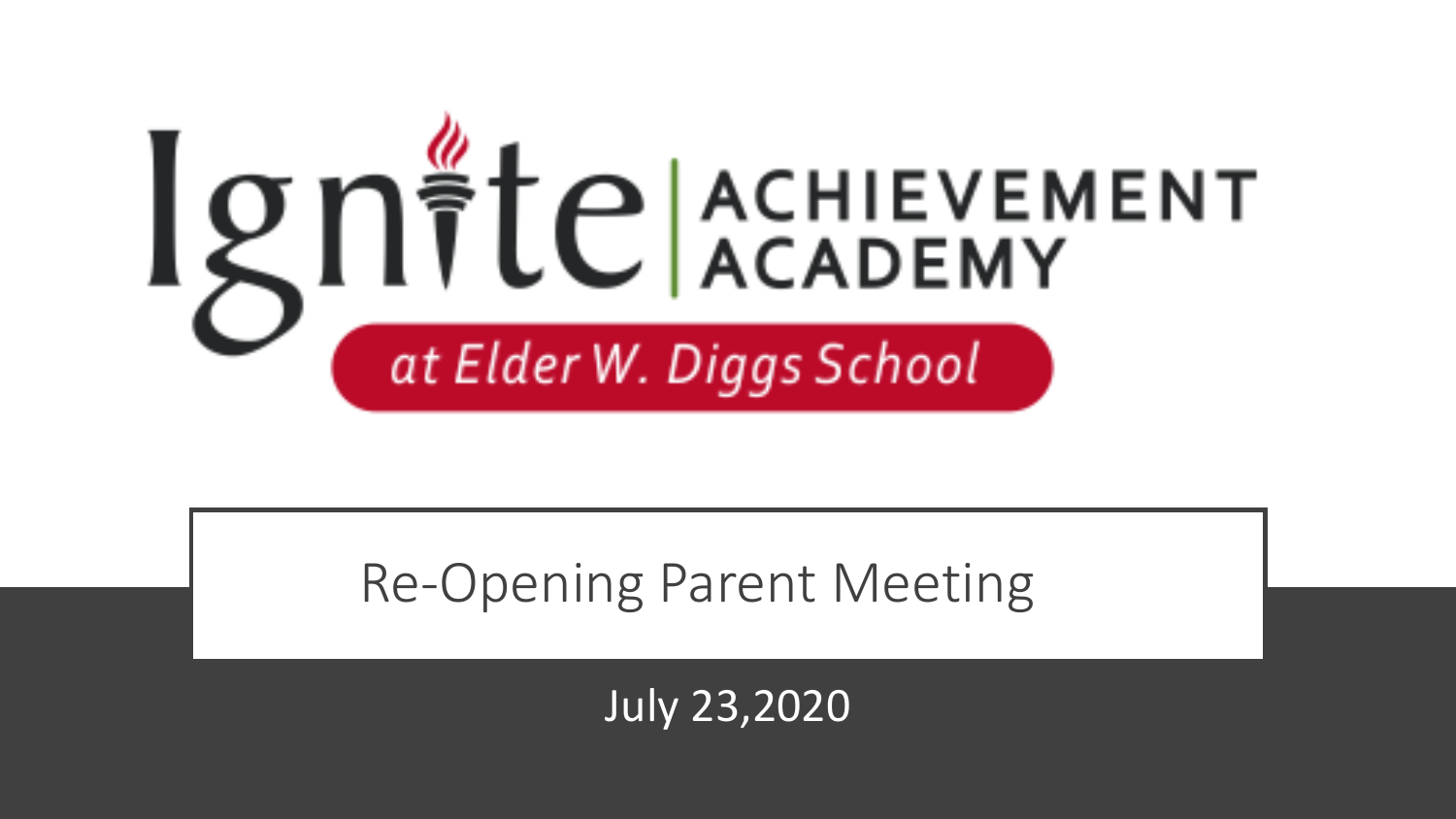

### What is the IAA Re-Opening Plan?

- School re-opens Monday August 17. With a staggered start
	- 5-6-Monday August 17
	- 3-4 Wednesday August 19
	- 1-2-Monday August 24
	- K-Wednesday August 26
- Ignite will be opening with virtual instruction
- There is an onsite virtual option for families who are in critical need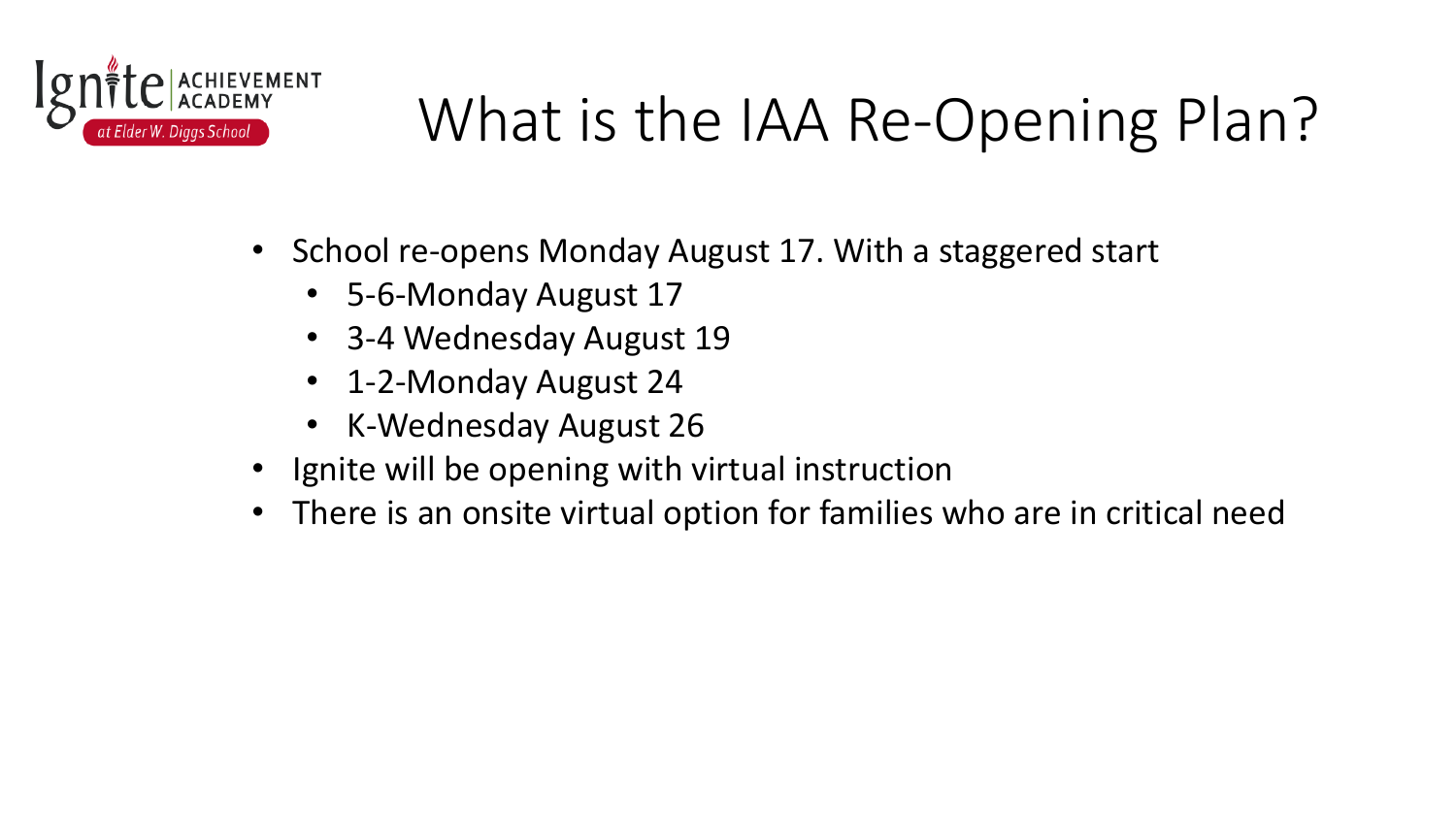

### How will the virtual plan work?

- Students will have an 8-4 schedule Monday-Friday.
- Attendance is mandatory and will be taken daily. If for some reason a scholar needs to be absent, please contact the school.
- Student will experience a combination of live instruction and independent work time. Live instruction includes electives, morning meetings, and our social emotional curriculum, Second Steps.
- Assessments will be given virtually. If in the event the school year extends virtually into state testing season, we will make arrangements for that testing to happen onsite.
- Every scholar will receive a Chromebook, computer bag, and headphones.
- Every scholar will be lead by a classroom teacher and will receive instruction that is standards-based from our core curriculum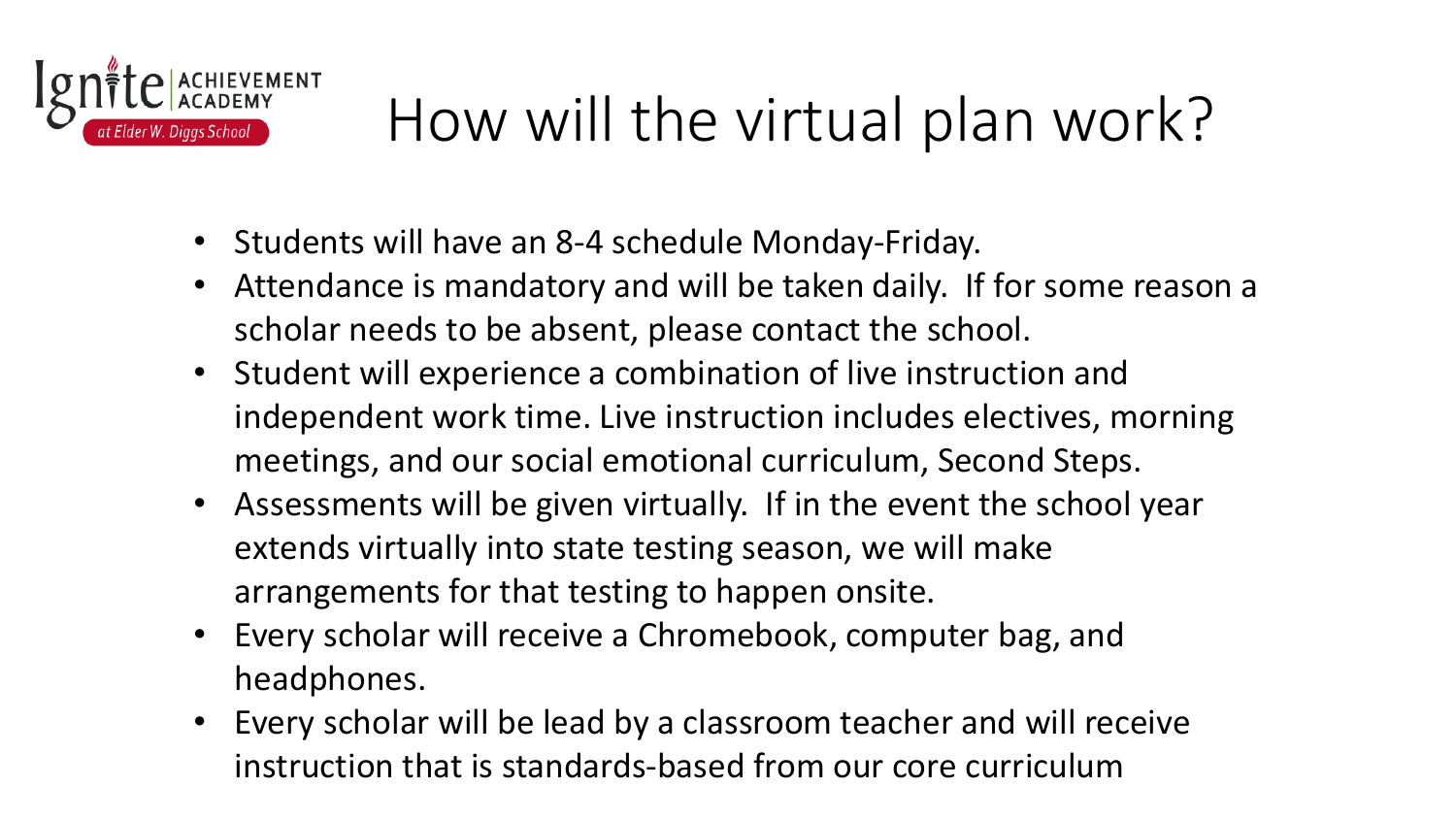

How does this virtual season look different from last spring?

- Last spring, the IDOE relaxed its guidelines due to sudden closures. This year they are reinstating full accountability:
	- Schools are required to provide 180 days of instruction.
	- 5 hours of instruction per day is required. It can be a combination of live learning and independent work time.
	- Attendance is taken daily. Families will be held accountable to the attendance policy outlined in the Family Handbook.
	- Students will be graded per the grading policy in the Family Handbook. Students will be required to submit assignments in our LMS and will be graded

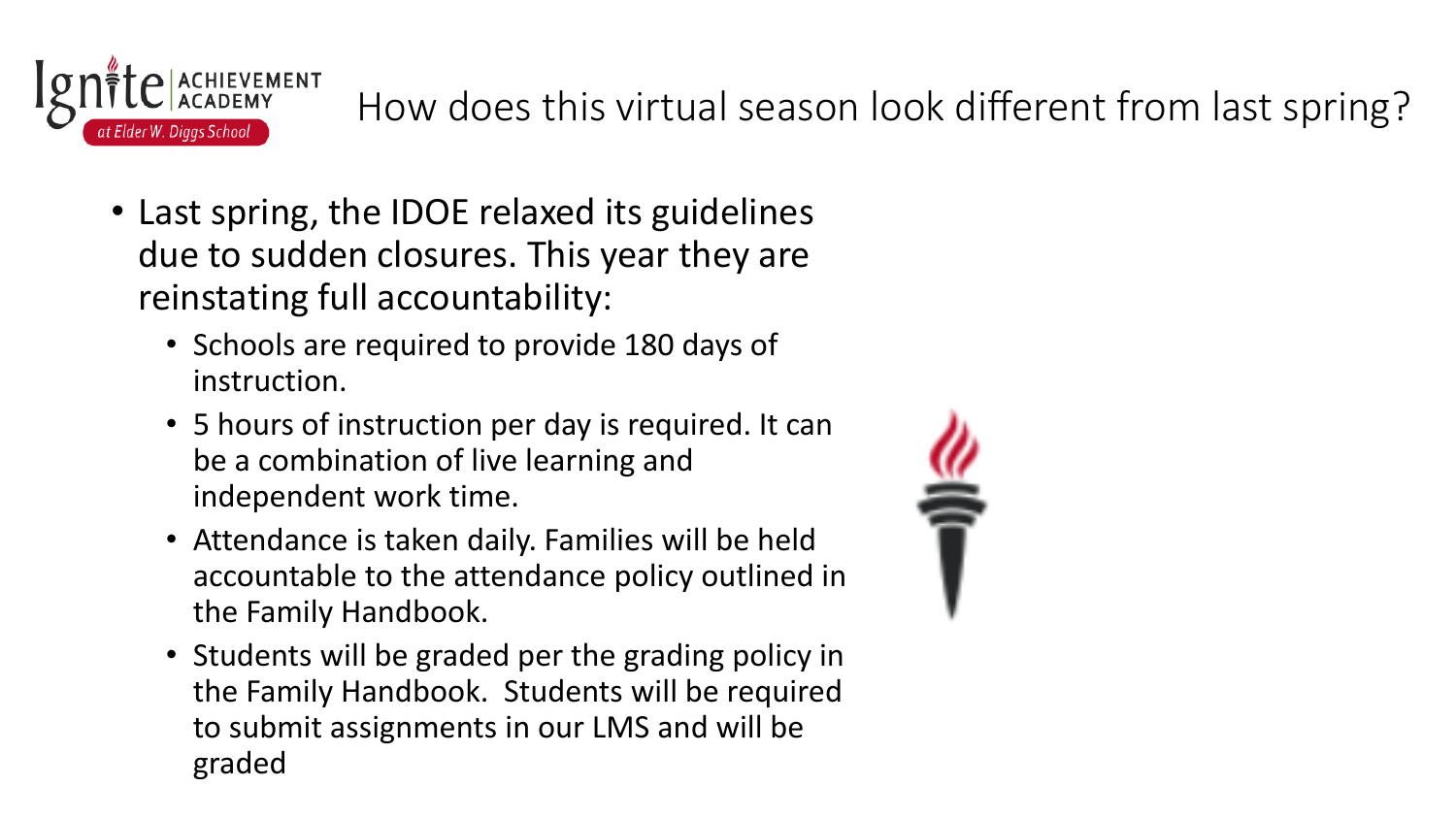

# Virtual learning in the building

- Scholars will receive instruction virtually from classroom teacher
- Scholars will receive support in the building for a learning mentor
- Scholars and staff will be held to the safety guidelines outlined by our school in accordance to the Marion County Health Department and CDC guidelines.
- Students will have a slightly modified schedule so we are able to accommodate bathroom and lunch breaks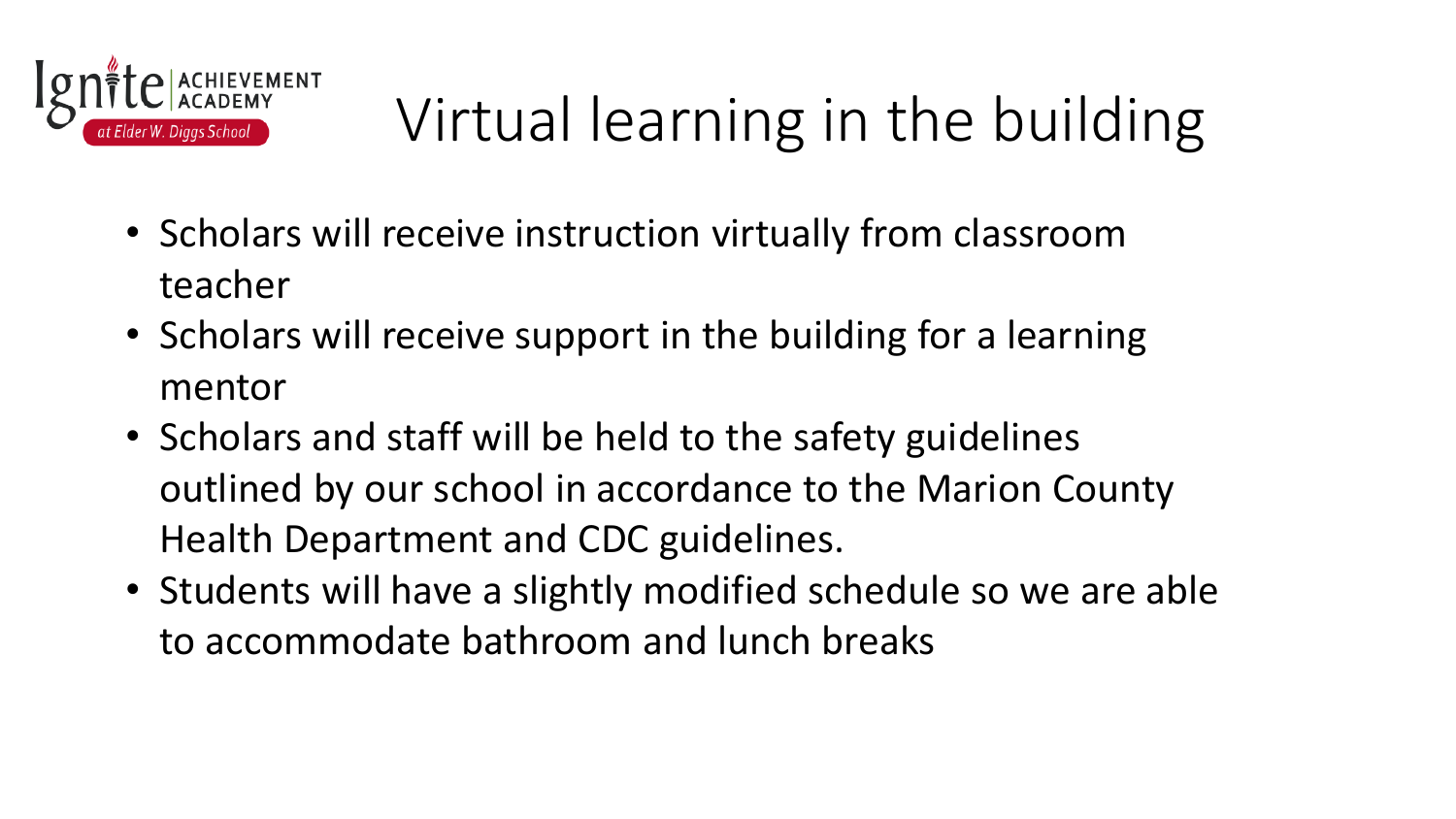

## Support for Virtual Learning

#### **Instructional and Community Support**

**Teachers:** Scholars will receive support and instruction from teachers. They will be your main point of contact for any curriculum or instructional support needs.

**Special Education Team:** The special education team will continue to provide services for scholars who have an IEP. This includes therapy and instructional support.

**Technical Support:** Families will have access to technical support from 8am-8pm Monday-Friday. Families can also email our helpdesk at any time.

**Community Resource support:** We recognize that families may have needs that are beyond the scope of the educational services that teachers provide. Please reach out to us and we will do our best to assist you.